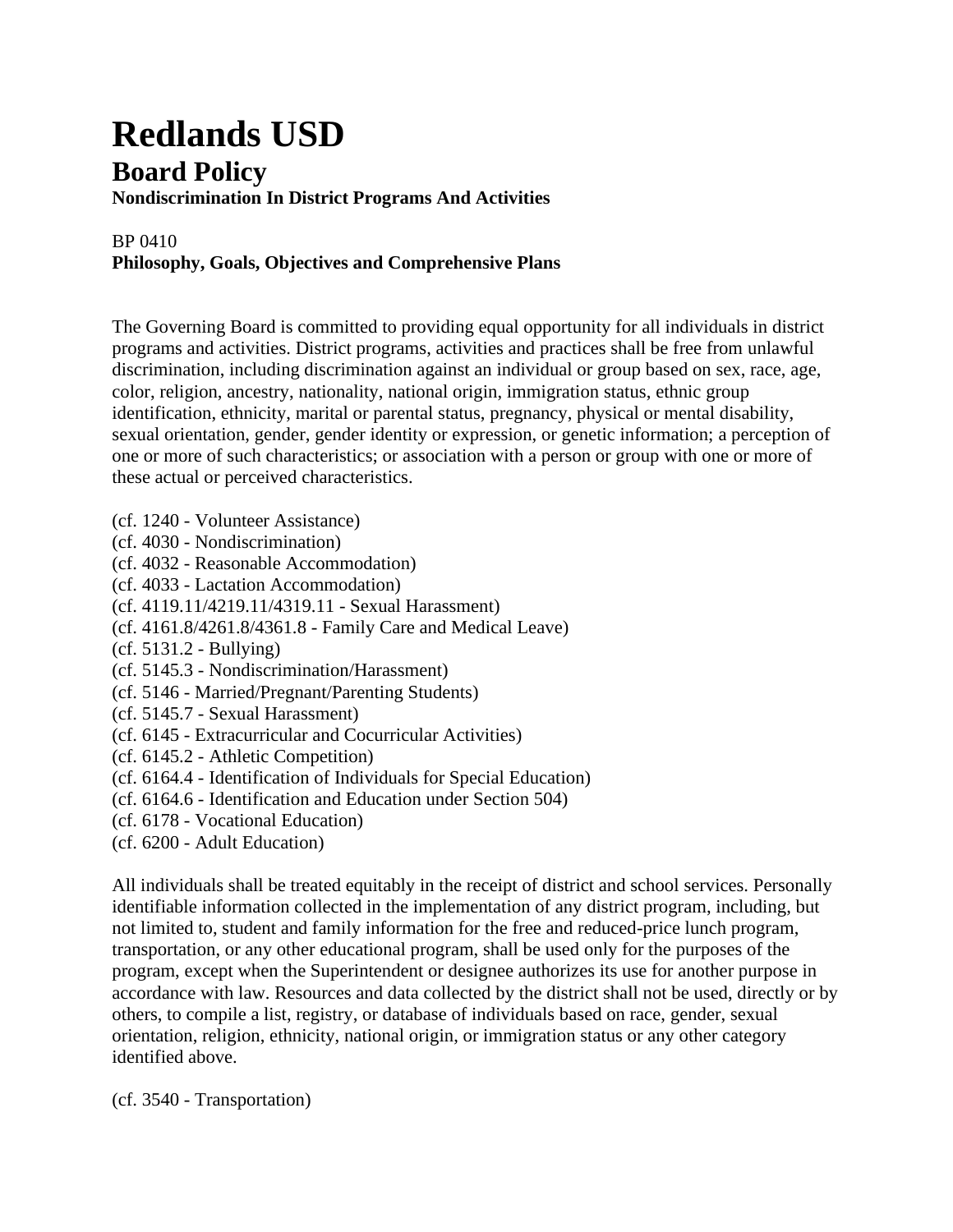(cf. 3553 - Free and Reduced Price Meals) (cf. 5145.13 - Response to Immigration Enforcement)

District programs and activities shall be free of any racially derogatory or discriminatory school or athletic team names, mascots, or nicknames.

Annually, the Superintendent or designee shall review district programs and activities to ensure the removal of any derogatory or discriminatory name, image, practice, or other barrier that may unlawfully prevent an individual or group in any of the protected categories stated above from accessing district programs and activities. He/she shall take prompt, reasonable actions to remove any identified barrier. The Superintendent or designee shall report his/her findings and recommendations to the Board after each review.

(cf. 1330 - Use of Facilities)

All allegations of unlawful discrimination in district programs and activities shall be investigated and resolved in accordance with the procedures specified in AR 1312.3 - Uniform Complaint Procedures.

(cf. 1312.3 - Uniform Complaint Procedures)

Pursuant to 34 CFR 104.8 and 34 CFR 106.9, the Superintendent or designee shall notify students, parents/guardians, employees, employee organizations, applicants for admission and employment, and sources of referral for applicants about the district's policy on nondiscrimination and related complaint procedures. Such notification shall be included in each the annual parental notification distributed pursuant to Education Code 48980 and, as applicable, in announcements, bulletins, catalogs, handbooks, application forms, or other materials distributed by the district. The notification shall also be posted on the district's web site and social media and in district schools and offices, including staff lounges, student government meeting rooms, and other prominent locations as appropriate.

(cf. 1113 - District and School Web Sites) (cf. 1114 - District-Sponsored Social Media) (cf. 4112.9/4212.9/4312.9 - Employee Notifications) (cf. 5145.6 - Parental Notifications)

In addition, the annual parental notification shall inform parents/guardians of their children's right to a free public education regardless of immigration status or religious beliefs, including information on educational rights issued by the California Attorney General. Alternatively, such information may be provided through any other cost-effective means determined by the Superintendent or designee. (Education Code 234.7)

The district's nondiscrimination policy and related informational materials shall be published in a format that parents/guardians can understand. In addition, when 15 percent or more of a school's students speak a single primary language other than English, those materials shall be translated into that other language.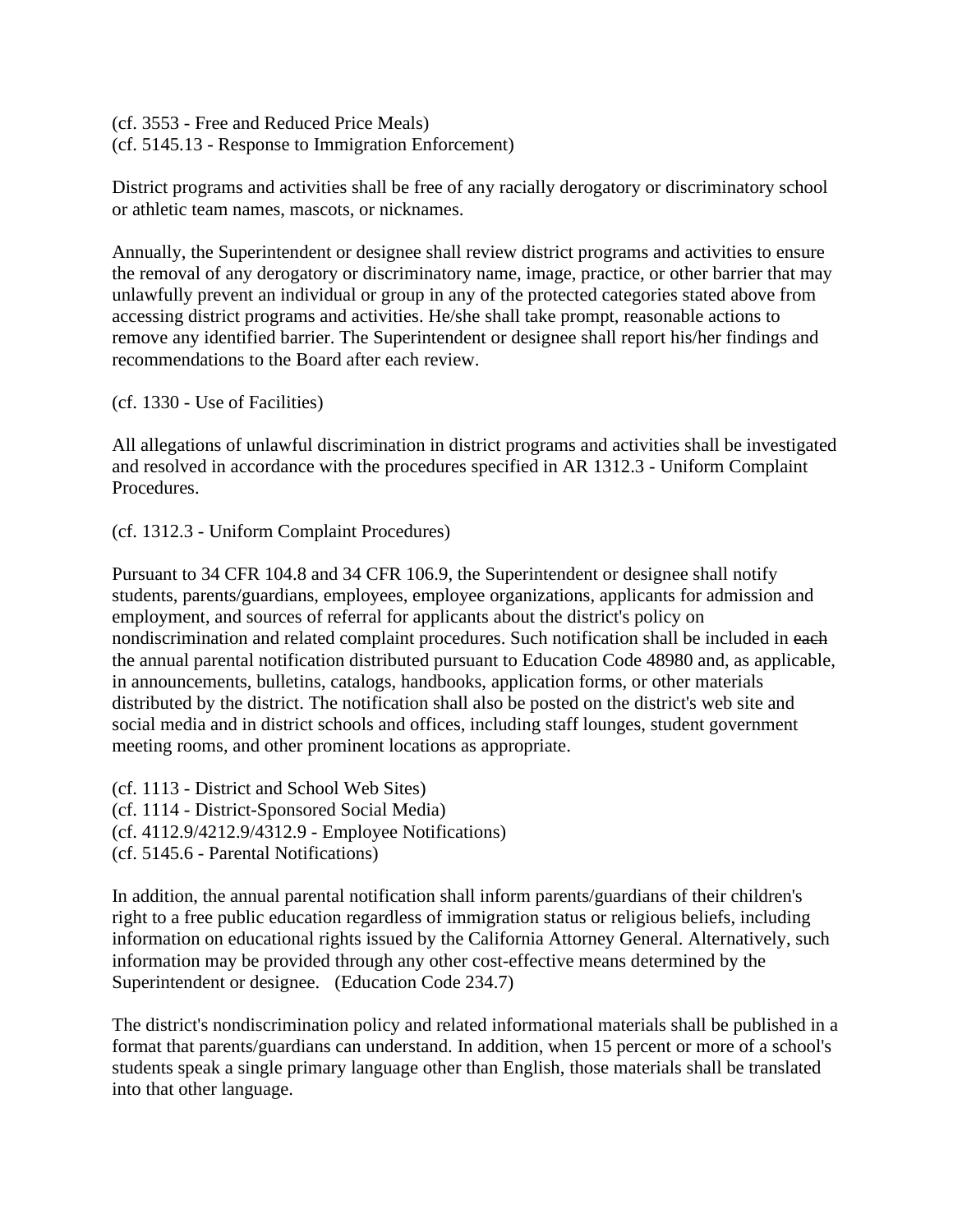Access for Individuals with Disabilities

District programs and facilities, viewed in their entirety, shall be in compliance with the Americans with Disabilities Act (ADA) and any implementing standards and/or regulations. When structural changes to existing district facilities are needed to provide individuals with disabilities access to programs, services, activities, or facilities, the Superintendent or designee shall develop a transition plan that sets forth the steps for completing the changes.

(cf. 6163.2 - Animals At School) (cf. 7110 - Facilities Master Plan) (cf. 7111 - Evaluating Existing Buildings)

The Superintendent or designee shall ensure that the district provides appropriate auxiliary aids and services when necessary to afford individuals with disabilities equal opportunity to participate in or enjoy the benefits of a service, program, or activity. These aids and services may include, but are not limited to, qualified interpreters or readers, assistive listening devices, assistive technologies or other modifications to increase accessibility to district and school web sites, notetakers, written materials, taped text, and Braille or large print materials.

(cf. 6020 - Parent Involvement)

Individuals with disabilities shall notify the Superintendent or principal if they have a disability that requires special assistance or services. Reasonable notification should be given prior to the school-sponsored function, program, or meeting.

(cf. 9320 - Meetings and Notices) (cf. 9322 - Agenda/Meeting Materials)

The individual identified in AR 1312.3 - Uniform Complaint Procedures as the employee responsible for coordinating the district's response to complaints and for complying with state federal civil rights laws is hereby designated as the district's ADA coordinator. He/she shall receive and address requests for accommodation submitted by individuals with disabilities, and shall investigate and resolve complaints regarding their access to district programs, services, activities, or facilities.

Assistant Superintendent, Educational Services Division 20 W. Lugonia Avenue, Redlands, CA 92374 (909) 307-5300

Legal Reference: EDUCATION CODE 200-262.4 Prohibition of discrimination 48980 Parental notifications 48985 Notices to parents in language other than English 51007 Legislative intent: state policy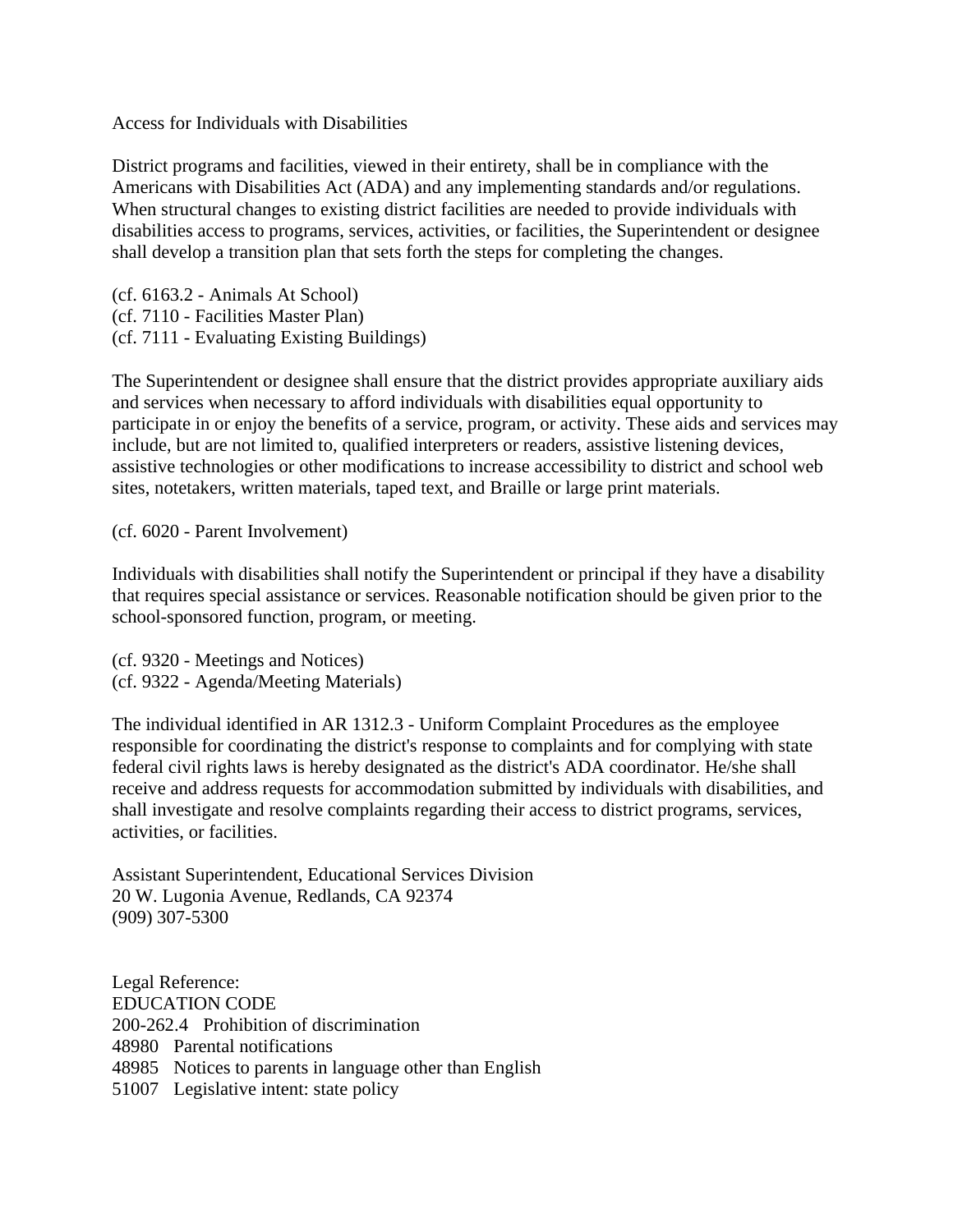GOVERNMENT CODE

8310.3 California Religious Freedom Act

11000 Definitions

11135 Nondiscrimination in programs or activities funded by state

12900-12996 Fair Employment and Housing Act

54953.2 Brown Act compliance with Americans with Disabilities Act

PENAL CODE

422.55 Definition of hate crime

422.6 Interference with constitutional right or privilege

CODE OF REGULATIONS, TITLE 5

4600-4687 Uniform complaint procedures

4900-4965 Nondiscrimination in elementary and secondary education programs

UNITED STATES CODE, TITLE 20

1400-1482 Individuals with Disabilities in Education Act

1681-1688 Discrimination based on sex or blindness, Title IX

2301-2414 Strengthening Career and Technical Education for the 21<sup>st</sup> Century Act

6311 State plans

6312 Local education agency plans

UNITED STATES CODE, TITLE 29

794 Section 504 of the Rehabilitation Act of 1973

UNITED STATES CODE, TITLE 42

2000d-2000d-7 Title VI, Civil Rights Act of 1964

2000e-2000e-17 Title VII, Civil Rights Act of 1964 as amended

2000h-2000h-6 Title IX

12101-12213 Americans with Disabilities Act

CODE OF FEDERAL REGULATIONS, TITLE 28

35.101-35.190 Americans with Disabilities Act

36.303 Auxiliary aids and services

CODE OF FEDERAL REGULATIONS, TITLE 34

100.1-100.13 Nondiscrimination in federal programs, effectuating Title VI

104.1-104.39 Section 504 of the Rehabilitation Act of 1973

106.1-106.61 Discrimination on the basis of sex, effectuating Title IX, especially:

106.9 Dissemination of policy

Management Resources:

CSBA PUBLICATIONS

Updated Legal Guidance: Protecting Transgender and Gender Nonconforming Students Against Sex Discrimination, July 2016

CALIFORNIA OFFICE OF THE ATTORNEY GENERAL PUBLICATIONS

Promoting a Safe and Secure Learning Environment for All: Guidance and Model Policies to Assist California's K-12 Schools in Responding to Immigration Issues, April 2018

CALIFORNIA DEPARTMENT OF FAIR EMPLOYMENT AND HOUSING PUBLICATIONS California Law Prohibits Workplace Discrimination and Harassment

U.S. DEPARTMENT OF EDUCATION, OFFICE FOR CIVIL RIGHTS PUBLICATIONS

Examples of Policies and Emerging Practices for Supporting Transgender Students, May 2016 Dear Colleague Letter: Title IX Coordinators, April 2015